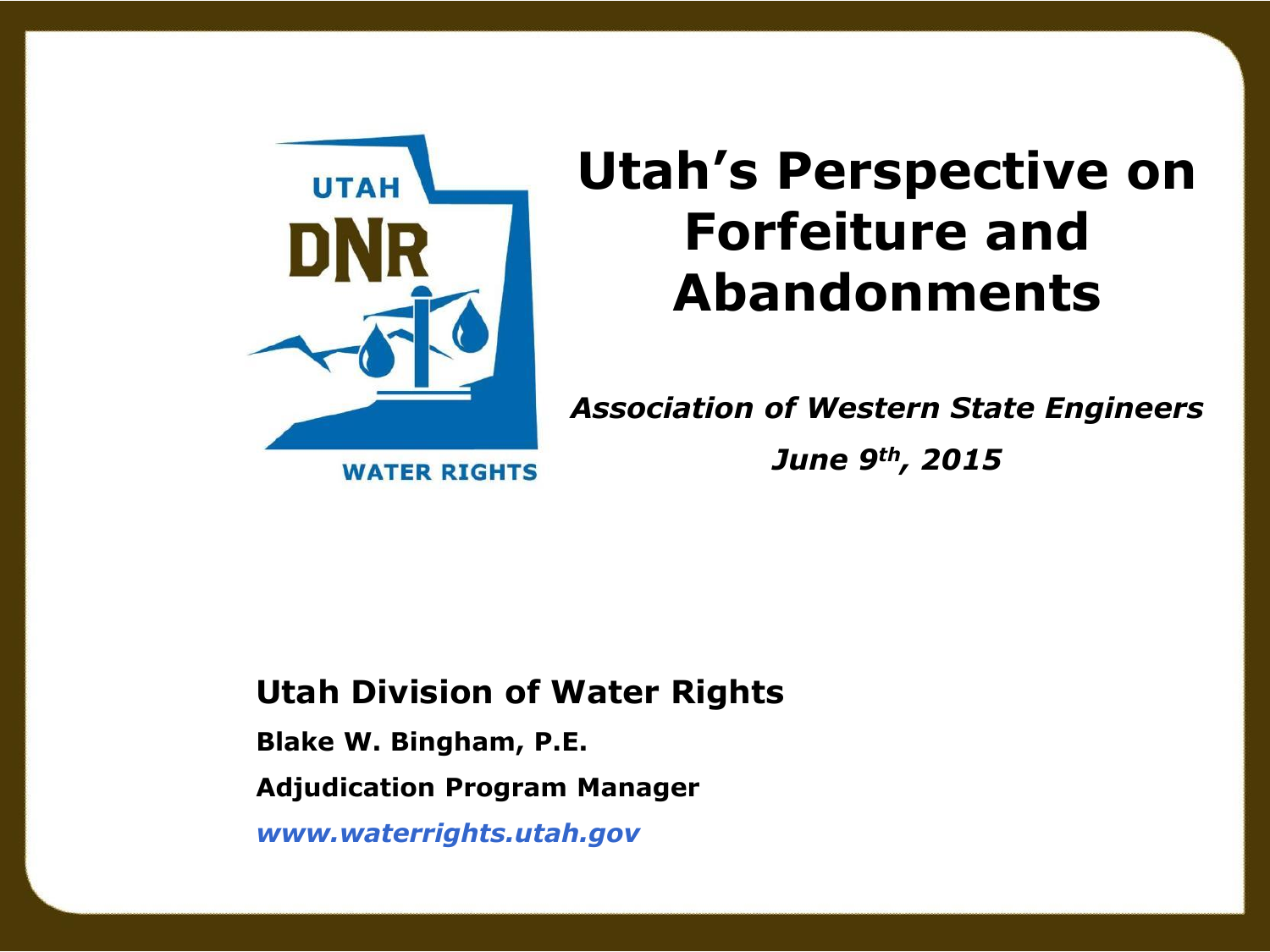## *Adjudication Process*





**of the pending adjudication for 2 weeks in a local newspaper.** *(UCA 73-4-3)*

**3** *PUBLIC MEETING*



**Public Meeting in the local area to inform water users about the adjudication process.** *(UCA 73-4-3)*







**6**

**Claimants have 90 days following notice of the completion of the hydrographic survey in which to file a Water User's Claim with the District Court or State Engineer.** *(UCA 73-4-3)*



**The State Engineer reviews Water User's Claims and other records and prepares a Proposed Determination which is then distributed to the claimants and filed with the District Court.** *(UCA 73-4-11)*



*90 days*

**Claimants have 90 days to file an objection to the Proposed Determination with the District Court.** *(UCA 73-4-11)*



**summons via publication for 5 weeks in a local newspaper.** *(UCA 73-4-22)*



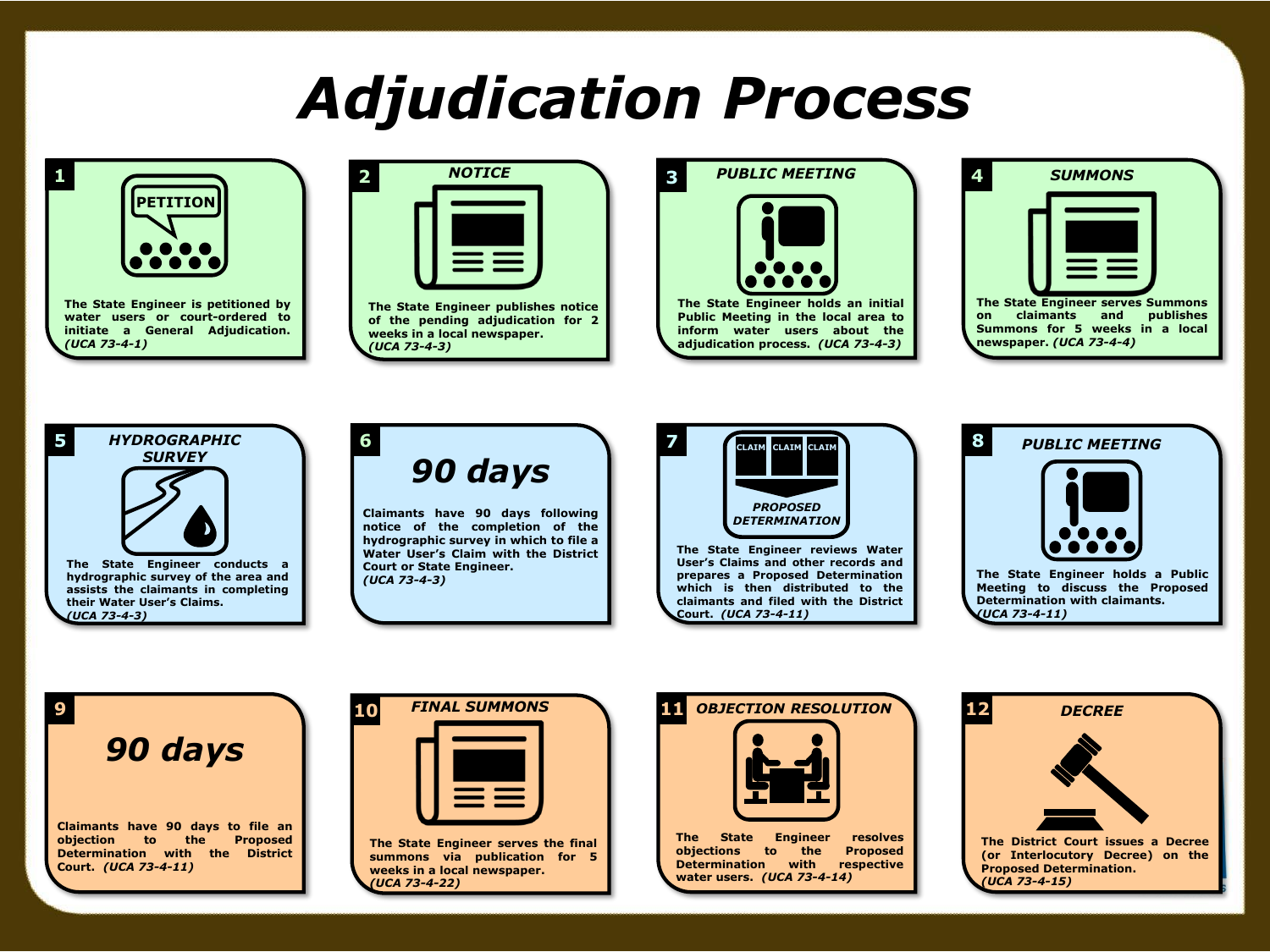

- *State-wide Program* focusing on Adjudication
- Consists of *11 staff members*
	- Program Manager
	- Adjudication Engineer
	- 3 Attorneys
	- 2 Adjudication Team Leaders
	- 4 Adjudication Technicians (3 interns)
- *Regional Offices* support Adjudication efforts as available.
- Continually working with the *Attorney General's office* to resolve objections to previous Proposed Determinations in order to obtain interlocutory decrees. There are *over 400 un-resolved objections* on record.

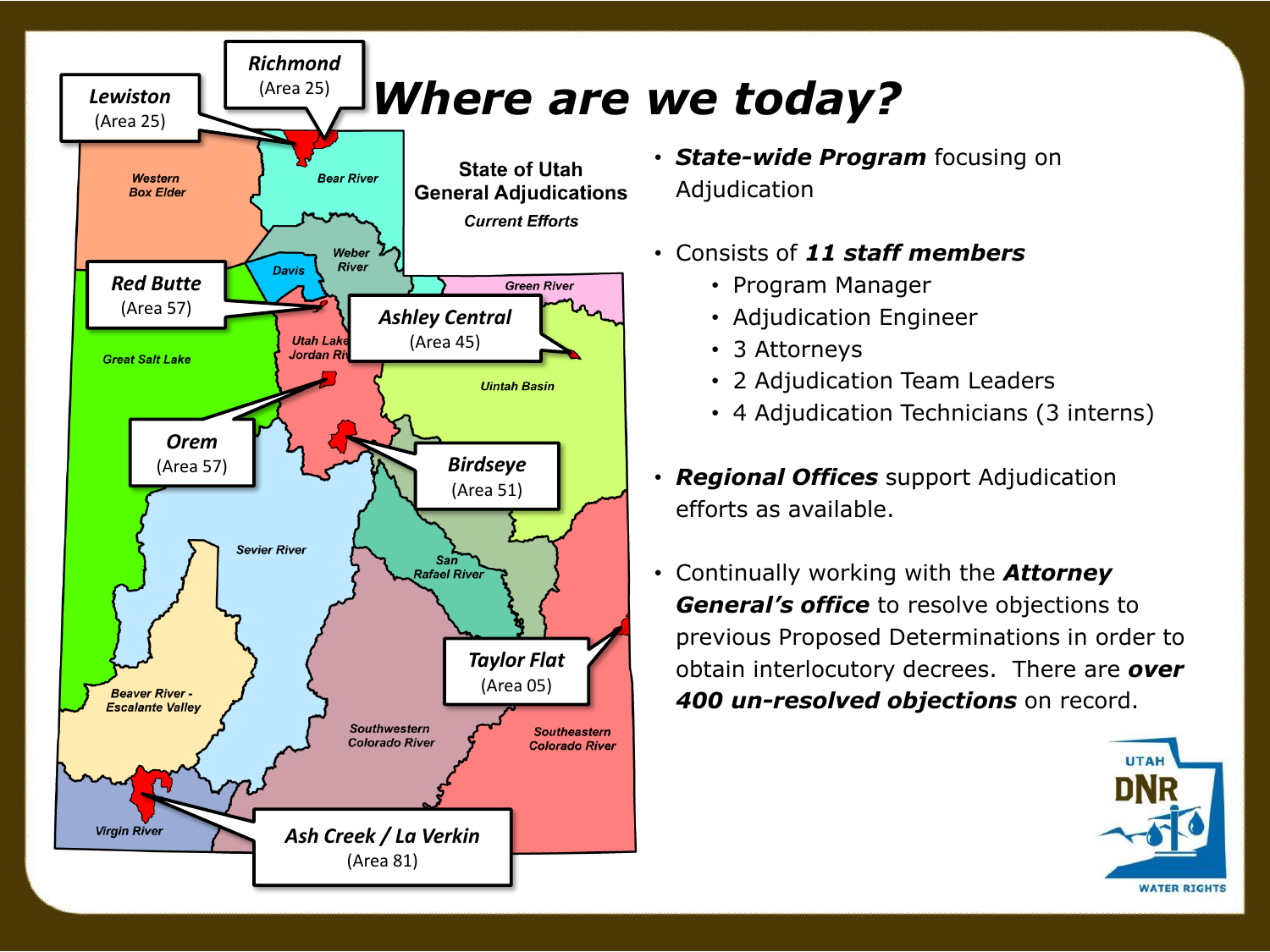### *Summary of Utah Law*

**Abandonment (common law):** Requires the water user to demonstrate intent and some sort of act of relinquishment. No requisite time period. (Uncommon)

**Forfeiture (statutory):** 7-year period of consecutive non-use or failure to file a claim during a general adjudication. Can be unintentional but must be a result of a judicial action.

#### **Exceptions:**

- 1. If the period of non-use occurred more than 22 years prior to judicial action (i.e., 15 years after 7-year period).
- 2. Water users can file non-use applications
- 3. Forfeiture does not apply in the following circumstances:
	- a. Use of water according to a lease.
	- b. Land under a state agreement or federal conservation fallowing program.
	- c. When water is unavailable due to the water right's priority date.
	- d. Storage water right that is stored for present or future use or limited by safety, regulatory, or engineering restraint that cannot be reasonably corrected.
	- e. Water rights where substantially all of the water has been used.
	- f. Water rights held by public water suppliers for the reasonable future use.
	- g. A supplemental water right during a period of time when another right can satisfy beneficial use.
	- h. Water rights subject to an approved change application.

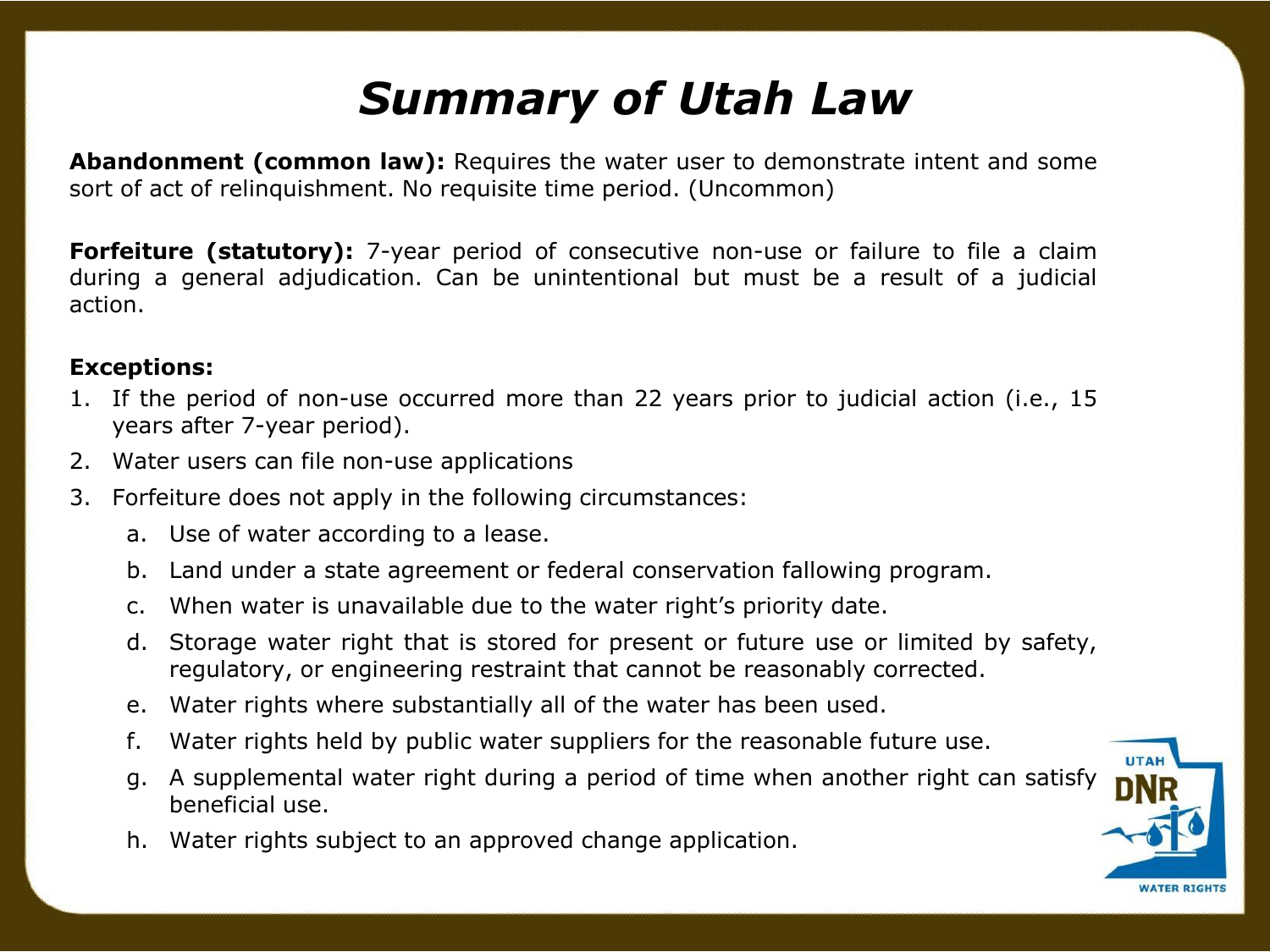### *Utah's Forfeiture Challenges*

- Dormant water rights that are suddenly resurrected impose severe disruption to junior appropriators who have relied upon the availability of the water over a long period of time.
- In 2011 the Utah Supreme Court prohibited the State Engineer from looking at non-use (i.e., un-adjudicated forfeiture) when considering change applications.
- After several earlier attempts, the Utah Legislature revised the statute to allow the State Engineer to address "Quantity Impairment" when considering change applications.
- Utah's general adjudication process is inadequate to DNR address forfeiture on a state-wide, timely, and ongoing basis.

*NATER RIGHT*